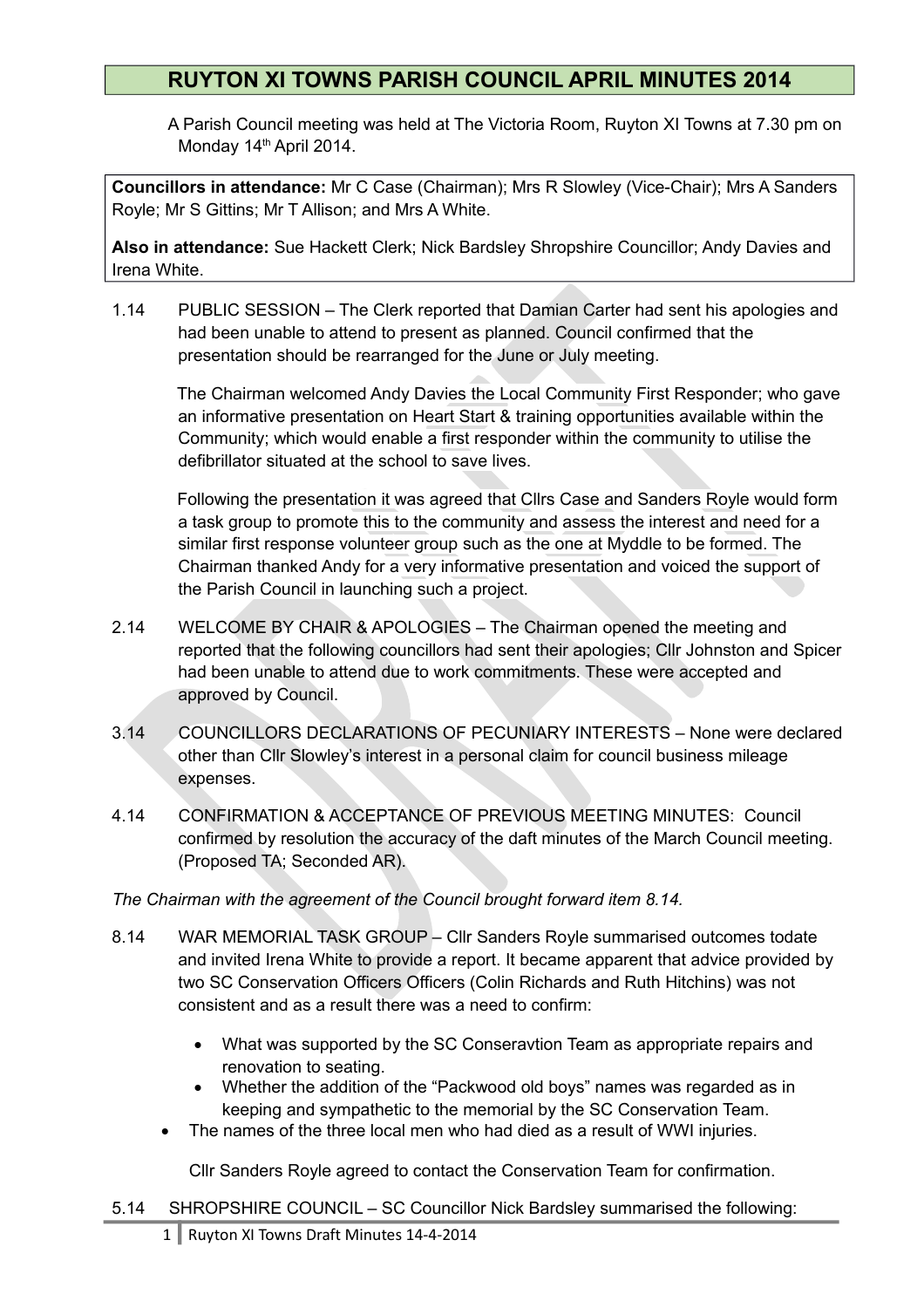- In response to the Council's concerns about dog fouling a SC officer (Nick Williams) was surveying the parish and arranging for any replacement signage.
- As a result of directives from Central Government; the SC self build policy was now exempt from CIL.
- SC Councillors Mal Price and Shropshire MPs met with the Planning Minister Nick Boles on 9/4/2014 and as a result Mal Price was writing to confirm outcomes.

## 6.14 PLANNING MATTERS

a. The Council considered the following planning application:

13/04305/EIA - Erection of 3 poultry units and associated feeding bins and works at Great Ness. Following some discussion it was agreed that the Council would not comment as the application was not in the parish and was not considered to affect the parish. Action: Clerk to inform SC Planning.

- b. The Chairman updated the Parish Council on action taken by residents and the Parish Council regarding the following two planning applications which are currently being considered by the Planning Inspectorate:
	- Land south west of Birch Grove Ruyton XI Towns and Land west of Birch Close Ruyton XI Towns.

He also reported on correspondence he had sent personally to Cllr Price with regard to SC's involvement in the process. The Clerk reported that both the Chairman's email and Cllr Price's response had been circulated to all councillors.

c. The Clerk reported that the Council had not been notified of any new Shropshire Council Planning application decisions.

## *Cllr Gittins left the meeting.*

- 7.14 HIGHWAYS & FOOTWAY LIGHTING Council confirmed that need for the Chairman and Vice chair to meet with SC Highways to discuss the Council's VAS contract. Clerk to liaise and inform SC Highways. Clerk to follow up on Street light currently not functioning at zebra crossing.
- 8.14 WAR MEMORIAL TASK GROUP Please see above.

## 9.14 FINANCE

a. Payments - Council considered the following payments as presented by the Clerk:

| Chq No  | Description of expenditure<br>Pavee               |         |
|---------|---------------------------------------------------|---------|
| 000635  | Clerk - Travel expenses & BT /office expenses     | 64.93   |
|         |                                                   | 1,560.0 |
| *000636 | Shropshire Council - VAS 2013/14 Annual Fee       |         |
| 000637  | PCC Ruyton XI Towns - Hall hire March/April 2014  | 24.00   |
| 000638  | *Niblett - Balance required for notice board      | 316.00  |
| 000639  | Canx cheque                                       |         |
| 000640  | R Slowley - Annual Council Business mileage claim | 26.44   |
| 000641  | SALC - Mazars Training Course ( Clerk)            | 20.00   |

Please note chq 000634 was cancelled as the SC invoice was not received until after the Council's year end i.e. 31/3/14. A replacement cheque is therefore required; Chq 000636. All payments were approved and authorised by the Council by resolution, (Proposed ASR; Seconded TW.) \*NOTE: Cllr Gittins confirmed receipt of the notice board as delivered by the Clerk and was to arrange erection.

b. Receipts & Treasurer's Deposit Account – The Clerk circulated a year end monitoring report; reconciled to the bank account balance as at 31-3-2014 (Appendix B). This was noted by Council and tabled for further discussion at the May meeting.